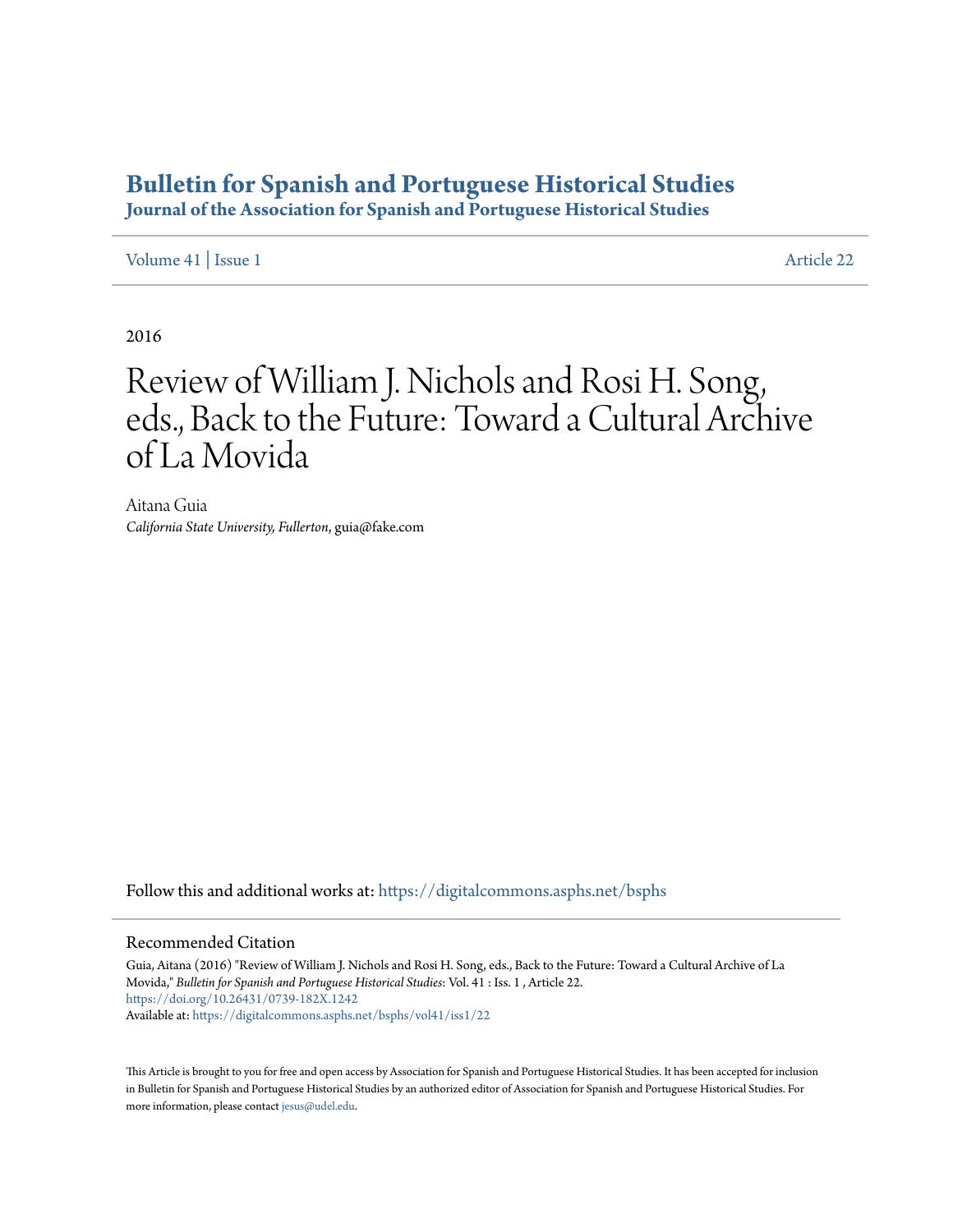### **Nichols, William J. and Rosi Song, H. (eds.),** *Back to the Future: Toward a Cultural Archive of* **La Movida. Madison: Fairleigh Dickinson University Press, 2014. x + 359 pp.**

William J. Nichols' and H. Rosi Song's *Towards a Cultural Archive of* la Movida is a well–crafted enlargement of a special issue they edited for the *Arizona Journal of Hispanic Cultural Studies* in 2009 that will be extensively used by Hispanists, historians of Modern Europe, and cultural theorists. The volume does not pretend to be a complete archive, rather it aims towards moving in the direction of creating a cultural archive of *la Movida*. It begins with "Theorizing *la Movida*" (with chapters by Jorge Marí, Héctor Fouce, Hamilton M. Stapell and Christine Henseler), continues with "Peripheral *Movidas* and Media revolutions" (with contributions by Alberto Mira, José Colmeiro, Jorge Pérez and Francisco Fernández de Alba), delves into "Taking Back the City: Politics of Space and Place in Spain" (with chapters by Susan Larson, Malcom A. Compitello, Juan Pablo Wert Ortega and Pedro Pérez del Solar) and concludes with a discussion of current reverberations and *removidas* in "Still in the Present: Ghosts of *la Movida*" (with contributions by William J. Nichols, Silvia Bermúdez, Jonathan Snyder and Marcela T. Garcés).

The editors argue for a better understanding of this cultural phenomenon by 1) "expanding its definition"; 2) "challenging general assumptions about its social and political influence"; and 3) challenging "its connection to the social and political transformation that the Spanish society underwent after the end of the Franco dictatorship" (2). Let's thus evaluate the work by its own objectives. First, regarding expanding the definition of *la Movida*, which is "roughly defined as the underground cultural phenomenon of the late 1970s and early 1980s that despite the numerous disagreements its only mention produces, it came to epitomize change and the perceived arrival of modernity in post–Franco Spain" (1), the volume falls short of offering clarity regarding the ways in which the concept should be expanded. It does not offer either a clear definition that all the authors subsequently use. An initial chapter on conceptual and historiographic debates on *la Movida*, complementary to Jorge Marí's "*La Movida* as a Debate", would have clarified how this volume connects to and moves beyond current interpretations. It would have also highlighted the novel contributions following chapters make to understanding this certainly elusive phenomenon.

Second, the volume aims to challenge general assumptions about the social and political influence of *la Movida*. Here, the authors identify that the relevance of *la Movida* has been undermined by those interpretations that could not go beyond expressing "nostalgia about its demise, its energy, or ultimately, pity about its political and market–driven co–option" (5). They also challenge an elitist position that disregards the artistic legacies of *la Movida* or even argues that they did not exist because most of the cultural manifestations associated with this phenomenon were low–brow (comics, music, life performances, fashion…). The volume makes a convincing case for a bottom–up analysis of youth culture of the late 1970s and early 1980s and fulfills its second stated aim by analyzing a variety of low–brow cultural products. Placing the notion of subculture (as well as underground culture or